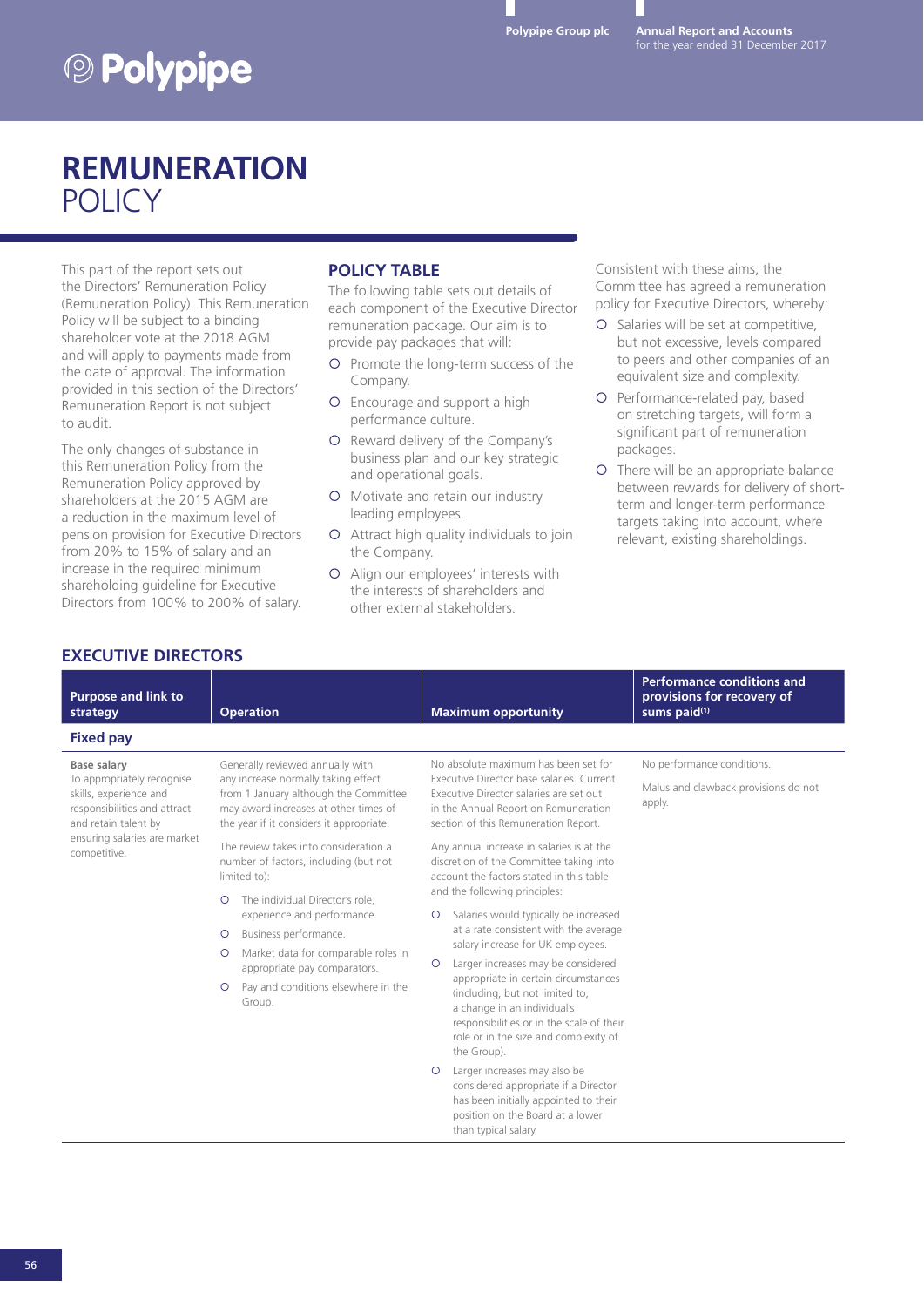| <b>Purpose and link to</b><br>strategy                                                                                | <b>Operation</b>                                                                                                                                                                                                                                                                                                                                                           | <b>Maximum opportunity</b>                                                                                                                                                                 | <b>Performance conditions and</b><br>provisions for recovery of<br>sums paid <sup>(1)</sup>                                                                                                                                                                                                                                                                                                                                                                                                                                       |
|-----------------------------------------------------------------------------------------------------------------------|----------------------------------------------------------------------------------------------------------------------------------------------------------------------------------------------------------------------------------------------------------------------------------------------------------------------------------------------------------------------------|--------------------------------------------------------------------------------------------------------------------------------------------------------------------------------------------|-----------------------------------------------------------------------------------------------------------------------------------------------------------------------------------------------------------------------------------------------------------------------------------------------------------------------------------------------------------------------------------------------------------------------------------------------------------------------------------------------------------------------------------|
| <b>Benefits</b><br>To provide market<br>competitive benefits.                                                         | Benefits currently include company car<br>(or car allowance), income protection<br>insurance, private family medical<br>insurance, permanent health insurance<br>and life assurance of four times annual<br>salary. The Committee has discretion to<br>add to or remove benefits provided to<br>Executive Directors.                                                       | There is no overall maximum as the<br>level of benefits depends on the annual<br>cost of providing individual items in the<br>relevant local market and the individual's<br>specific role. | No performance conditions.<br>Malus and clawback provisions do not<br>apply.                                                                                                                                                                                                                                                                                                                                                                                                                                                      |
|                                                                                                                       | Executive Directors are entitled to<br>reimbursement of reasonable expenses.<br>Executive Directors also have the benefit<br>of a qualifying third party indemnity from<br>the Company as well as Directors' and<br>Officers' liability insurance.                                                                                                                         |                                                                                                                                                                                            |                                                                                                                                                                                                                                                                                                                                                                                                                                                                                                                                   |
| Pension                                                                                                               | Current policy is for the Company to                                                                                                                                                                                                                                                                                                                                       | Executive Directors receive a pension-<br>related contribution of up to 15% of<br>salary, reduced from 20% under the<br>previous policy.                                                   | No performance conditions.                                                                                                                                                                                                                                                                                                                                                                                                                                                                                                        |
| To provide market<br>competitive retirement<br>benefits.                                                              | contribute to the Group Pension Plan, a<br>personal pension scheme and/or provide<br>a cash allowance in lieu of pension.                                                                                                                                                                                                                                                  |                                                                                                                                                                                            | Malus and clawback provisions do not<br>apply.                                                                                                                                                                                                                                                                                                                                                                                                                                                                                    |
| <b>Variable pay</b>                                                                                                   |                                                                                                                                                                                                                                                                                                                                                                            |                                                                                                                                                                                            |                                                                                                                                                                                                                                                                                                                                                                                                                                                                                                                                   |
| Annual bonus <sup>(2), (3)</sup><br>To link reward to key<br>financial and operational<br>targets for the forthcoming | The Executive Directors are participants in<br>the annual bonus plan which is reviewed<br>annually to ensure bonus opportunity,<br>performance measures and targets<br>are appropriate and supportive of the<br>business plan.<br>No more than 75% of an Executive                                                                                                         | The maximum award that can be made<br>to an Executive Director under the annual<br>bonus plan is 125% of salary.                                                                           | The bonus is based on performance<br>assessed over one year using appropriate<br>financial, operational and individual<br>performance measures.                                                                                                                                                                                                                                                                                                                                                                                   |
| year.<br>Additional alignment with<br>shareholders' interests                                                         |                                                                                                                                                                                                                                                                                                                                                                            |                                                                                                                                                                                            | The majority of the bonus will be<br>determined by measures of Group<br>financial performance.                                                                                                                                                                                                                                                                                                                                                                                                                                    |
| through the operation of<br>bonus deferral.                                                                           | Director's annual bonus is delivered in cash<br>following the release of audited results<br>and the remaining amount is deferred into<br>an award over Company shares under the<br>Deferred Share Bonus Plan.                                                                                                                                                              |                                                                                                                                                                                            | A sliding scale of targets is set for each<br>Group financial measure with payout at<br>no more than 25% for threshold financial<br>performance increasing to 100% for<br>maximum performance.                                                                                                                                                                                                                                                                                                                                    |
|                                                                                                                       | Deferred awards are usually granted<br>$\circ$<br>in the form of conditional share<br>awards or nil-cost options (and may<br>also be settled in cash).                                                                                                                                                                                                                     |                                                                                                                                                                                            | The remainder of the bonus will be based<br>on financial, strategic or operational<br>measures appropriate to the individual                                                                                                                                                                                                                                                                                                                                                                                                      |
|                                                                                                                       | Deferred awards usually vest in<br>$\circ$<br>two equal tranches two and three<br>years after award although may<br>vest early on leaving employment<br>or on a change of control (see later<br>sections).                                                                                                                                                                 |                                                                                                                                                                                            | <b>Executive Director.</b><br>Details of the bonus measures operating<br>each year will be included in the relevant<br>Annual Report on Remuneration.<br>Any bonus payout is ultimately at the<br>discretion of the Committee.                                                                                                                                                                                                                                                                                                    |
|                                                                                                                       | An additional payment (in the form<br>$\circ$<br>of cash or shares) may be made in<br>respect of shares which vest under<br>deferred awards to reflect the value<br>of dividends which would have been<br>paid on those shares during the<br>vesting period (this payment may<br>assume that dividends had been<br>reinvested in Company shares on a<br>cumulative basis). |                                                                                                                                                                                            | The cash bonus will be subject to recovery<br>and/or deferred shares will be subject to<br>withholding at the Committee's discretion<br>in exceptional circumstances where within<br>three years of the bonus determination<br>or before the vesting of each tranche of<br>deferred shares a material misstatement<br>or miscalculation comes to light which<br>resulted in an overpayment under the<br>annual bonus plan or if evidence comes<br>to light of material misconduct by an<br>individual or if evidence emerges of a |

material health and safety breach.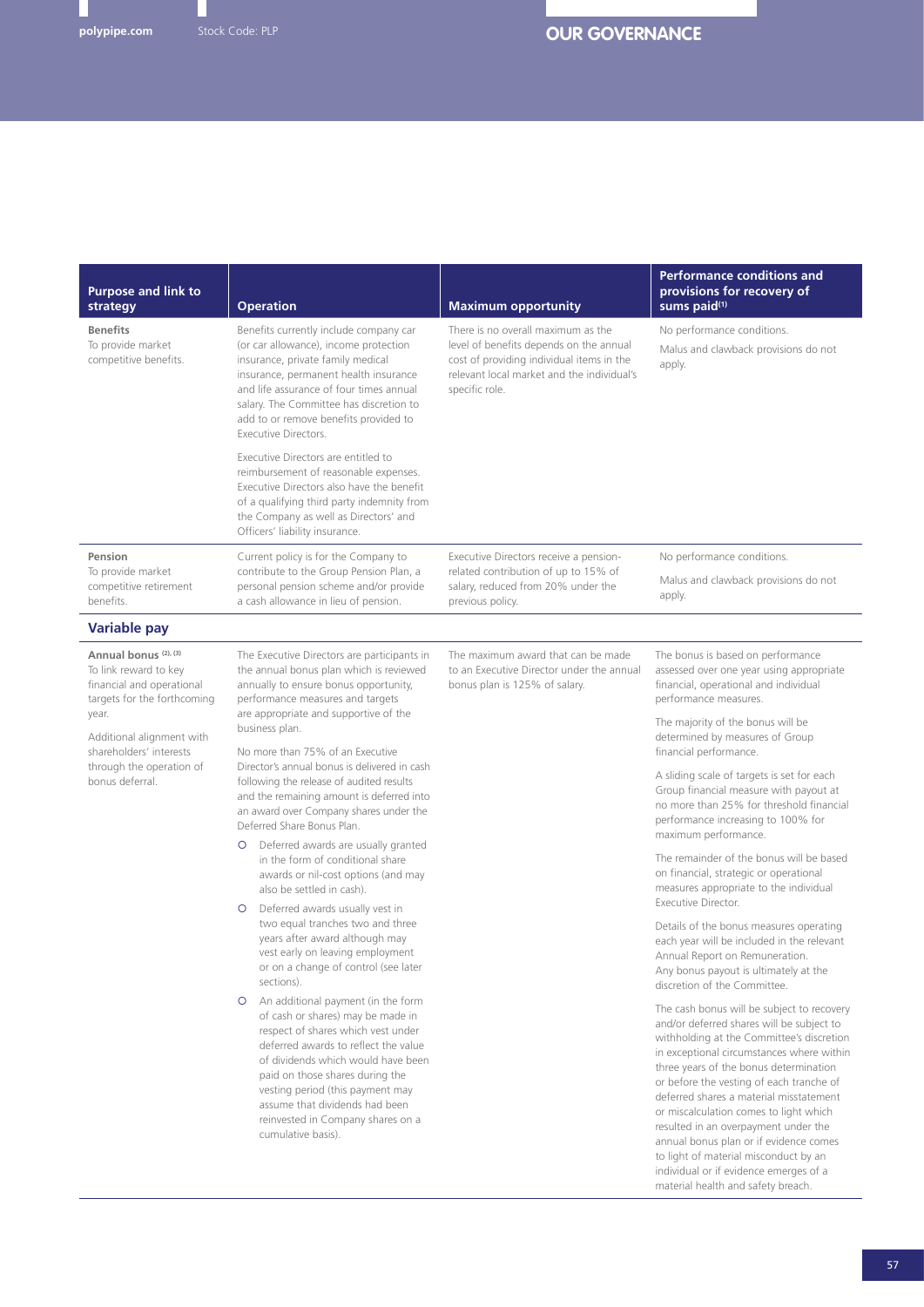# <sup>2</sup> Polypipe

**Annual Report and Accounts** for the year ended 31 December 2017

## **REMUNERATION POLICY**

| <b>Purpose and link to</b><br>strategy                                                                                                                                                                             | <b>Operation</b>                                                                                                                                                                                                                                                                                                                                                                                                                                                                                                                                                                                                                                                                                                                                                                                                                                                                                                                                                                                                                                                                                        | <b>Maximum opportunity</b>                                                                                                                                                                                                                                          | <b>Performance conditions and</b><br>provisions for recovery of<br>sums paid <sup>(1)</sup>                                                                                                                                                                                                                                                                                                                                                                                                                                                                                                                                                                                                                                                                                                                                                                                                                                                                                                                                                                                                                                                                                                                                                                             |
|--------------------------------------------------------------------------------------------------------------------------------------------------------------------------------------------------------------------|---------------------------------------------------------------------------------------------------------------------------------------------------------------------------------------------------------------------------------------------------------------------------------------------------------------------------------------------------------------------------------------------------------------------------------------------------------------------------------------------------------------------------------------------------------------------------------------------------------------------------------------------------------------------------------------------------------------------------------------------------------------------------------------------------------------------------------------------------------------------------------------------------------------------------------------------------------------------------------------------------------------------------------------------------------------------------------------------------------|---------------------------------------------------------------------------------------------------------------------------------------------------------------------------------------------------------------------------------------------------------------------|-------------------------------------------------------------------------------------------------------------------------------------------------------------------------------------------------------------------------------------------------------------------------------------------------------------------------------------------------------------------------------------------------------------------------------------------------------------------------------------------------------------------------------------------------------------------------------------------------------------------------------------------------------------------------------------------------------------------------------------------------------------------------------------------------------------------------------------------------------------------------------------------------------------------------------------------------------------------------------------------------------------------------------------------------------------------------------------------------------------------------------------------------------------------------------------------------------------------------------------------------------------------------|
| Long-Term Incentive Plan<br>$(LTIP)$ (3), (4)<br>To link reward to key<br>strategic and business<br>targets for the longer term<br>and to align Executive<br>Directors' interests with<br>shareholders' interests. | Awards are usually granted annually<br>under the LTIP to selected senior<br>executives.<br>Individual award levels and performance<br>conditions on which vesting will be<br>dependent are reviewed annually by the<br>Committee.<br>Awards may be granted as conditional<br>awards of shares, nil-cost options (or, if<br>appropriate, as cash-settled equivalents).<br>Awards normally vest or become<br>exercisable at the end of a period of at<br>least three years following grant although<br>may vest early on leaving employment<br>or on a change of control (see later<br>sections). The Committee has flexibility at<br>its discretion to add an additional holding<br>period after a performance period before<br>awards vest.<br>An additional payment (in the form of<br>cash or shares) may be made in respect<br>of shares which vest under LTIP awards<br>to reflect the value of dividends which<br>would have been paid on those shares<br>during the vesting period (this payment<br>may assume that dividends had been<br>reinvested in Company shares on a<br>cumulative basis). | The maximum annual award permitted<br>under the LTIP is shares with a market<br>value (as determined by the Committee)<br>of 200% of salary.<br>Each year the Committee determines the<br>actual award level for individual senior<br>executives within this limit. | All LTIP awards granted to Executive<br>Directors must be subject to a<br>performance condition.<br>Vesting of Executive Directors' LTIP<br>awards would be dependent on<br>measures which could include Group<br>earnings, return on capital employed and<br>total shareholder return with the precise<br>measures and weighting of the measures<br>determined by the Committee ahead of<br>each award.<br>Performance will usually be measured<br>over a performance period of at least<br>three years. For achieving a 'threshold'<br>level of performance against a<br>performance measure, no more than<br>25% of the portion of the LTIP award<br>determined by that measure will vest.<br>Vesting then increases on a sliding scale<br>to 100% for achieving a maximum<br>performance target.<br>LTIP awards will be subject to withholding<br>or recovery at the Committee's discretion<br>in exceptional circumstances where<br>before the later of the vesting of an<br>award and the second anniversary of the<br>end of the performance period a material<br>misstatement or miscalculation comes<br>to light or if evidence comes to light of<br>material misconduct by an individual or<br>if evidence emerges of a material health<br>and safety breach. |
| Sharesave Plan (3)<br>To create staff alignment<br>with the Group and<br>promote a sense of<br>ownership.                                                                                                          | UK tax-approved monthly savings<br>scheme facilitating the purchase of<br>shares through share options at a<br>discounted exercise price by all eligible<br>UK employees.<br>Executive Directors are eligible to                                                                                                                                                                                                                                                                                                                                                                                                                                                                                                                                                                                                                                                                                                                                                                                                                                                                                        | Monthly savings limit of £500 (or such<br>other limit as may be approved from<br>time to time by HMRC) under all savings<br>contracts held by an individual.                                                                                                        | The Sharesave Plan is structured in<br>accordance with HMRC requirements<br>so has no performance conditions but<br>requires participants to make regular<br>contributions into a savings contract.<br>Malus and clawback provisions do not                                                                                                                                                                                                                                                                                                                                                                                                                                                                                                                                                                                                                                                                                                                                                                                                                                                                                                                                                                                                                             |
|                                                                                                                                                                                                                    | participate on the same basis as other UK<br>employees.                                                                                                                                                                                                                                                                                                                                                                                                                                                                                                                                                                                                                                                                                                                                                                                                                                                                                                                                                                                                                                                 |                                                                                                                                                                                                                                                                     | apply.                                                                                                                                                                                                                                                                                                                                                                                                                                                                                                                                                                                                                                                                                                                                                                                                                                                                                                                                                                                                                                                                                                                                                                                                                                                                  |
| <b>Share Ownership</b><br>Guidelines<br>To create alignment<br>between the long-term<br>interests of Executive<br>Directors and shareholders.                                                                      | Executive Directors have been required to<br>build and maintain a shareholding as a<br>percentage of salary in the form of shares<br>in the Company since Admission.<br>Executive Directors are expected to<br>achieve the shareholding requirement                                                                                                                                                                                                                                                                                                                                                                                                                                                                                                                                                                                                                                                                                                                                                                                                                                                     | Since Admission, Executive Directors have<br>been required to build a shareholding<br>equal to 100% of salary. Following a<br>review by the Committee in 2017, this<br>will be increased to 200% of salary with<br>effect from 2018.                                | Not applicable.                                                                                                                                                                                                                                                                                                                                                                                                                                                                                                                                                                                                                                                                                                                                                                                                                                                                                                                                                                                                                                                                                                                                                                                                                                                         |
|                                                                                                                                                                                                                    | within five years of an individual<br>becoming subject to the requirement.                                                                                                                                                                                                                                                                                                                                                                                                                                                                                                                                                                                                                                                                                                                                                                                                                                                                                                                                                                                                                              |                                                                                                                                                                                                                                                                     |                                                                                                                                                                                                                                                                                                                                                                                                                                                                                                                                                                                                                                                                                                                                                                                                                                                                                                                                                                                                                                                                                                                                                                                                                                                                         |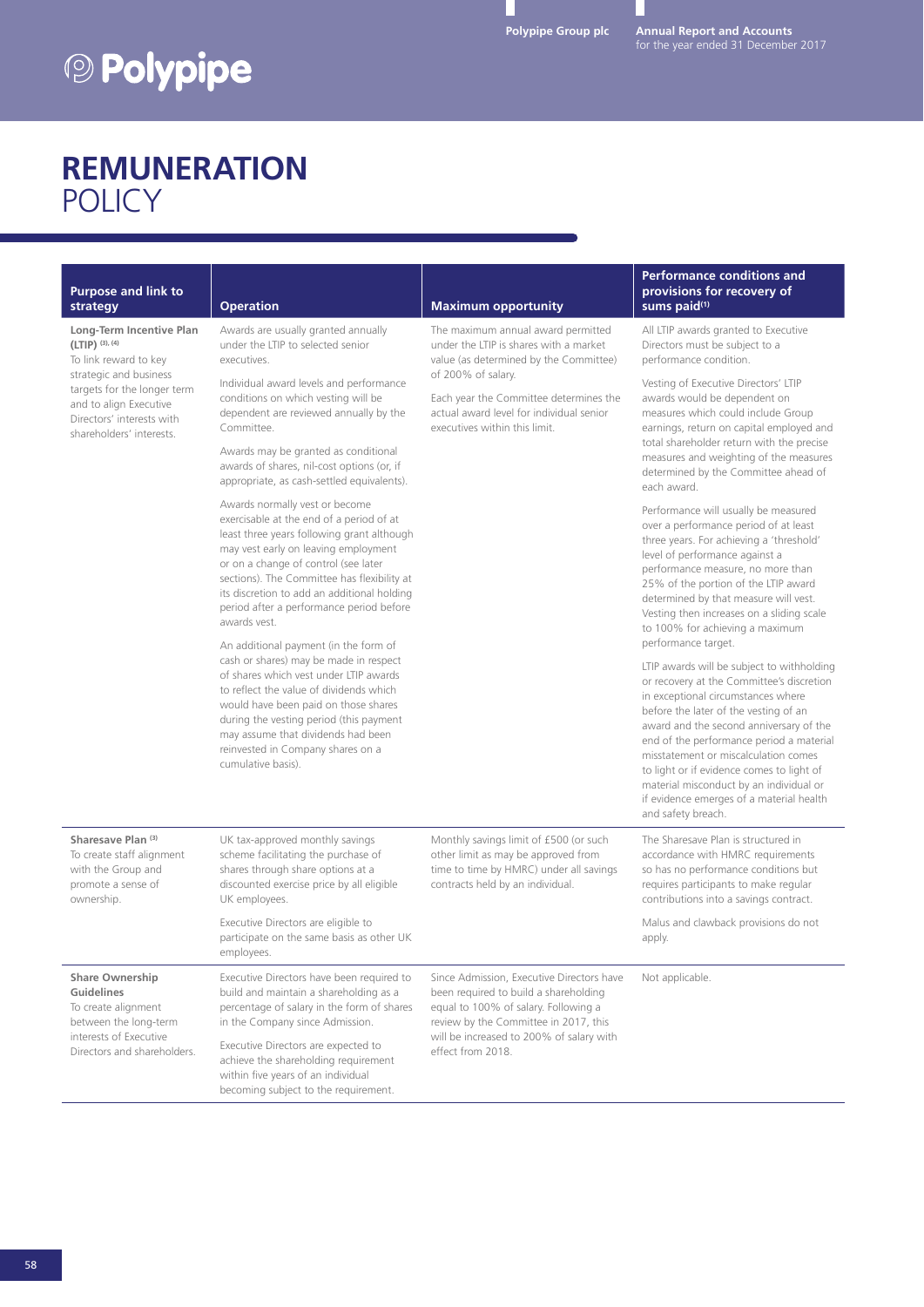#### **Notes to table:**

- 1. The Committee may amend or substitute any performance condition(s) if one or more events occur which cause it to determine that an amended or substituted performance condition would be more appropriate, provided that any such amended or substituted performance condition would not be materially less difficult to satisfy than the original condition (in its opinion). The Committee may also adjust the calculation of performance targets and vesting outcomes (for instance for material acquisitions, disposals or investments and events not foreseen at the time the targets were set) to ensure they remain a fair reflection of performance over the relevant period. In the event that the Committee was to make an adjustment of this sort, a full explanation would be provided in the next Directors' Remuneration Report.
- Performance measures annual bonus. The annual bonus measures are reviewed annually and chosen to focus executive rewards on delivery of key financial targets for the forthcoming year as well as key strategic or operational goals relevant to an individual. Specific targets for bonus measures are set at the start of each year by the Committee based on a range of relevant reference points, including, for Group financial targets, the Group's business plan and are designed to be appropriately stretching.
- 3. The Committee may: (a) in the event of a variation of the Company's share capital, demerger, special dividend or dividend in specie or any other corporate event which it reasonably determines justifies such an adjustment, adjust; and (b) amend the terms of awards granted under the share schemes referred to above in accordance with the rules of the relevant plans. Share awards may be settled by the issue of new shares or by the transfer of existing shares. In line with prevailing best practice at the time this Remuneration Policy is approved, any issuance of new shares is limited to 5% of share capital over a rolling ten-year period in relation to discretionary employee share schemes and 10% of share capital over a rolling ten-year period in relation to all employee share schemes.
- Performance measures LTIP. The LTIP performance measures will be chosen to provide alignment with our longer-term strategy of growing the business in a sustainable manner that will be in the best interests of shareholders and other key stakeholders in the Company. Use of earnings and return on capital employed measures would reward management for delivery of key financial measures of Company success that should result in sustainable value creation. Use of a total shareholder return measure would align management's interests with the interests of our shareholders. Targets are considered ahead of each grant of LTIP awards by the Committee, taking into account relevant external and internal reference points and are designed to be appropriately stretching.
- The Committee reserves the right to make any remuneration payments and/or payments for loss of office (including exercising any discretions available to it in connection with such payments) notwithstanding that they are not in line with the policy set out above where the terms of the payment were agreed (i) before the 2015 AGM (the date the Company's first shareholder-approved Directors' Remuneration Policy came into effect); (ii) before the policy set out above came into effect, provided that the terms of the payment were consistent with the shareholder approved Remuneration Policy in force at the time they were agreed; or (iii) at a time when the relevant individual was not a Director of the Company and, in the opinion of the Committee, the payment was not in consideration for the individual becoming a Director of the Company. For these purposes 'payments' includes the Committee satisfying awards of variable remuneration and, in relation to an award over shares, the terms of the payment are 'agreed' at the time the award is granted.
- The Committee may make minor amendments to the Remuneration Policy for regulatory, exchange control, tax or administrative purposes or to take account of a change in legislation, without obtaining shareholder approval for that amendment.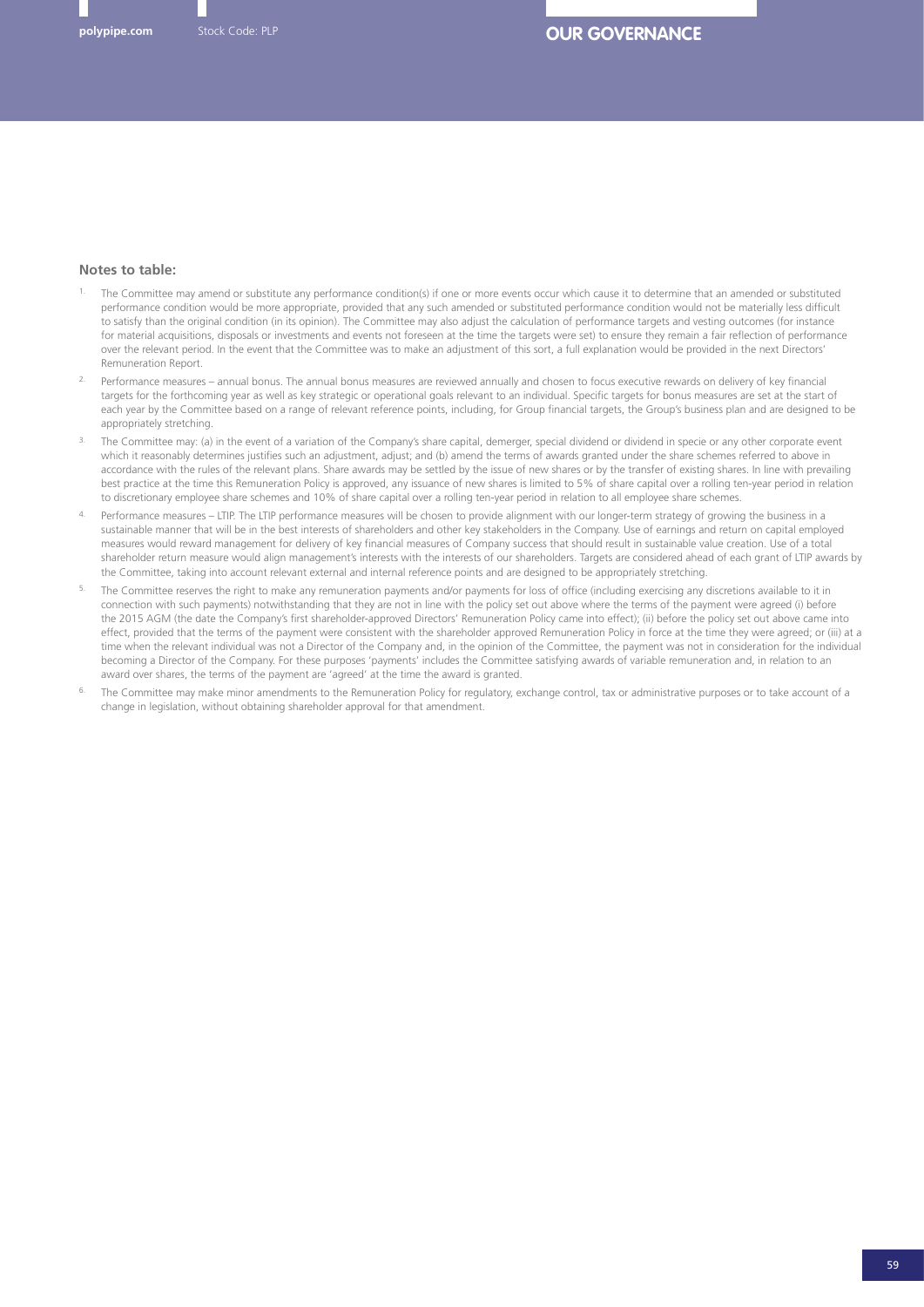# <sup>2</sup> Polypipe

**Annual Report and Accounts**

### **REMUNERATION POLICY**

### **NON-EXECUTIVE DIRECTORS**

| NED fees comprise payment of an annual basic fee and<br>Non-Executive Director<br>Fees are set at an appropriate level that is market competitive<br>(NED) fees<br>additional fees for further Board responsibilities such as:<br>and reflective of the responsibilities and time commitment<br>associated with specific roles.<br>To appropriately recognise<br>Senior Independent Director<br>responsibilities, skills and<br>No absolute maximum has been set for individual NED<br>Chair of Audit Committee<br>$\circ$<br>experience by ensuring fees are                                                                                                                                                                                                                                                                                                                                                                                                        |  |
|----------------------------------------------------------------------------------------------------------------------------------------------------------------------------------------------------------------------------------------------------------------------------------------------------------------------------------------------------------------------------------------------------------------------------------------------------------------------------------------------------------------------------------------------------------------------------------------------------------------------------------------------------------------------------------------------------------------------------------------------------------------------------------------------------------------------------------------------------------------------------------------------------------------------------------------------------------------------|--|
| fees. Current fee levels are set out in the Annual Report on<br>Chair of Remuneration Committee<br>∩<br>market competitive.<br>Remuneration section of this Remuneration Report.<br>The Chairman of the Board receives an all-inclusive fee.<br>The Company's Articles of Association provide that the total<br>No NED participates in the Group's incentive arrangements or<br>aggregate fees paid to the Chairman and NEDs will not<br>pension plan or receives any other benefits other than where<br>exceed £600,000 per annum.<br>travel to the Company's registered office is recognised as a<br>taxable benefit in which case a NED may receive the grossed-<br>up costs of travel as a benefit. Non-Executive Directors are<br>entitled to reimbursement of reasonable expenses.<br>Fees are reviewed annually.<br>NEDs also have the benefit of a qualifying third party<br>indemnity from the Company and Directors' and Officers'<br>liability insurance. |  |

#### **ILLUSTRATIONS OF APPLICATION OF REMUNERATION POLICY**

The *Implementation of Remuneration Policy in 2018* section of the Annual Report on Remuneration details how the Committee intends to implement the Remuneration Policy during 2018.

The charts below illustrate, in three assumed performance scenarios, the total value of the remuneration package potentially receivable by Martin Payne, Glen Sabin and Paul James in relation to 2018. This comprises salary and benefits plus an annual bonus of up to a maximum of 125% of salary for Martin Payne and 100% of salary for Glen Sabin and Paul James and an LTIP award of 125% of salary for Martin Payne and 100% of salary for Glen Sabin and Paul James.

The charts are for illustrative purposes only and actual outcomes may differ from that shown. LTIP awards have been shown at face value, with no share price growth or discount rate assumptions. All-employee share plans have been excluded. The totals shown in the charts relate to the potential value receivable by the current Executive Directors in relation to 2018.

#### *Martin Payne Glen Sabin Paul James*







**Fixed Pay Annual Bonus Long-Term Incentive Plan**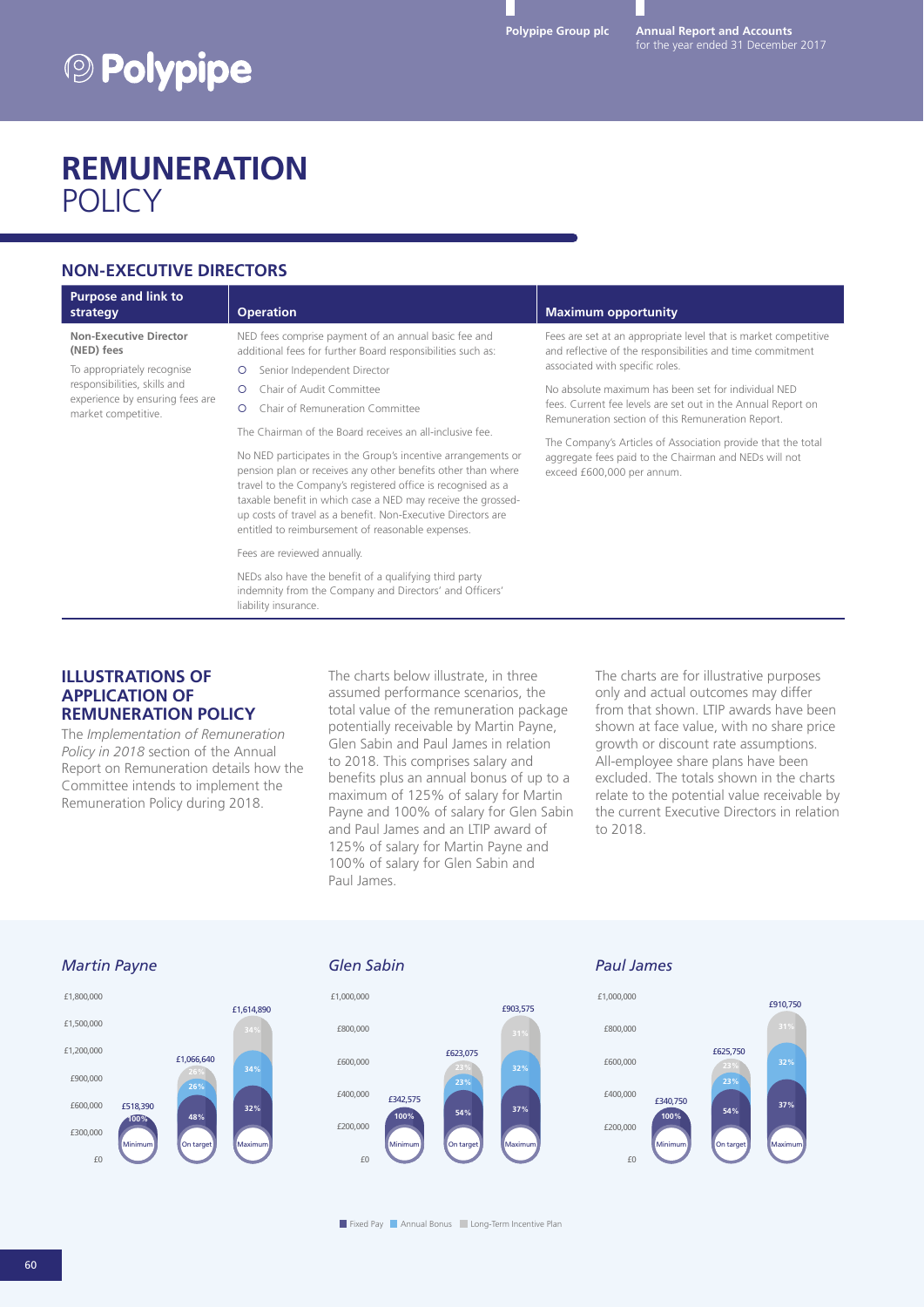| <b>Assumed performance</b>                                                                 | <b>Assumptions used</b>                                                                                                                                                                       |
|--------------------------------------------------------------------------------------------|-----------------------------------------------------------------------------------------------------------------------------------------------------------------------------------------------|
| All performance scenarios                                                                  | Base salary - salary effective as at 1 January 2018<br>$\circ$                                                                                                                                |
| (Fixed pay)<br>Consists of total fixed pay, including base salary,<br>benefits and pension | Benefits – the value of benefits received in 2017 have been included.<br>∩<br>For Paul James, this has been calculated as an average of the Executive<br>Directors' benefits received in 2017 |
|                                                                                            | $\circ$ Pension – 15% of salary                                                                                                                                                               |
| Minimum performance                                                                        | No pay-out under the annual bonus<br>$\circ$                                                                                                                                                  |
| (Variable pay)                                                                             | O No vesting under the LTIP                                                                                                                                                                   |
| Performance in line with expectations                                                      | O 50% of the maximum pay-out under the annual bonus                                                                                                                                           |
| (Variable pay)                                                                             | 50% vesting under the LTIP<br>$\circ$                                                                                                                                                         |
| Maximum performance                                                                        | 100% of the maximum pay-out under the annual bonus<br>$\circ$                                                                                                                                 |
| (Variable pay)                                                                             | 100% vesting under the LTIP<br>$\circ$                                                                                                                                                        |

#### **APPROACH TO RECRUITMENT REMUNERATION** *Principles*

In determining remuneration arrangements for new appointments to the Board (including internal promotions), the Committee will apply the following principles:

- { The Committee will take into consideration all relevant factors, including the experience of the individual, market data and existing arrangements for other Executive Directors, with a view that any arrangements should be in the best interests of both the Company and our shareholders, without paying more than is necessary.
- { Typically, the new appointment will have (or be transitioned onto) the same remuneration structure as the other Executive Directors, in line with the Remuneration Policy.
- { Upon appointment, the Committee may consider it appropriate to offer additional remuneration arrangements in order to secure the appointment. In particular, the Committee may consider it appropriate to 'buy out' terms or remuneration arrangements forfeited on leaving a previous employer (discussed below).
- { The Committee may provide costs and support if the recruitment requires relocation of the individual.

{ Where an Executive Director is an internal promotion, the normal policy of the Company is that any legacy arrangements would be honoured in line with the original terms and conditions. Similarly, if an Executive Director is appointed following the Company's acquisition of or merger with another company, legacy terms and conditions would be honoured.

#### *Maximum level of variable pay*

The maximum level of variable remuneration which may be granted to new Executive Directors in respect of recruitment shall be limited to the maximum permitted under the Remuneration Policy, namely 325% of their annual salary. This limit excludes any payments or awards that may be made to buy out the Executive Director for terms, awards or other compensation forfeited from their previous employer (discussed below).

#### *Buyouts*

To facilitate recruitment, the Committee may make a one-off award to buy out compensation arrangements forfeited on leaving a previous employer. In doing so, the Committee will take account of all relevant factors, including any performance conditions attached to incentive awards, the likelihood of those conditions being met, the proportion of the vesting/performance period remaining and the form of the award (e.g. cash or shares). The overriding principle will be that any buyout award

should be of comparable commercial value to the compensation which has been forfeited. However, such buyout awards would only be considered where there is a strong commercial rationale to do so.

#### *Components and approach*

The remuneration package offered to new appointments may include any element within the Remuneration Policy, or any other element which the Committee considers is appropriate given the particular circumstances, with due regard to the best interests of shareholders, subject to the limits on variable pay set out above.

In considering which elements to include, and in determining the approach for all relevant elements, the Committee will take into account a number of different factors, including (but not limited to) market practice, existing arrangements for other Executive Directors and internal relativities. If appropriate, different measures and targets may be applied to a new appointee's annual bonus in their year of joining.

The Committee would seek to structure buyout and variable pay awards on recruitment to be in line with the Company's remuneration framework so far as practical but, if necessary, the Committee may also grant such awards outside of that framework as permitted under Listing Rule 9.4.2 subject to the limits on variable pay set out above.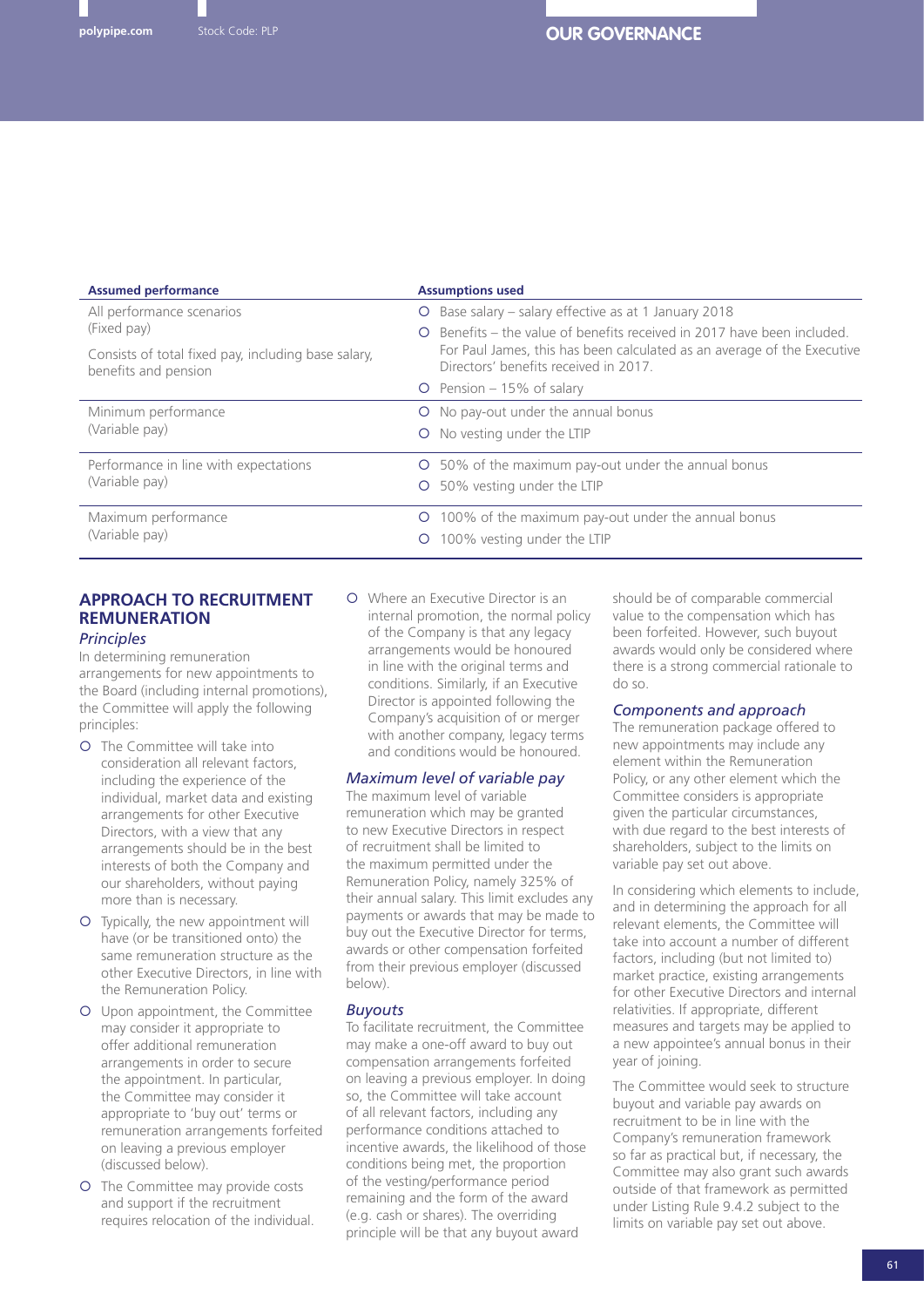**Annual Report and Accounts**

# **<sup><b>@ Polypipe**</sup>

## **REMUNERATION** POLICY

The exact terms of any such awards (e.g. the form of the award, time frame, performance conditions, and leaver provisions) would vary depending upon the specific commercial circumstances.

#### *Recruitment of Non-Executive Directors*

In the event of the appointment of a new Non-Executive Director, remuneration arrangements will normally be in line with the Remuneration Policy for Non-Executive Directors. However, the

Committee (or the Board as appropriate) may include any element within the Remuneration Policy, or any other element which the Committee considers is appropriate given the particular circumstances, with due regard to the best interests of shareholders. In particular, if the Chairman or a Non-Executive Director takes on an executive function on a short-term basis, they would be able to receive any of the standard elements of Executive Director pay.

#### **SERVICE CONTRACTS**

Key terms of the current Executive Directors' service agreements and Non-Executive Directors' letters of appointment are summarised in the table below. It is envisaged that any future appointments would have equivalent contractual arrangements unless otherwise stated in this Report.

| <b>Provision</b>           | <b>Policy</b>                                                                                                                                                                                                                                                                                                        |
|----------------------------|----------------------------------------------------------------------------------------------------------------------------------------------------------------------------------------------------------------------------------------------------------------------------------------------------------------------|
| <b>Notice period</b>       | Executive Directors – 12 months' notice by either the Company or the Executive Director.                                                                                                                                                                                                                             |
|                            | Non-Executive Directors – at the Company's discretion, Non-Executive Directors may have<br>a notice period of up to three months. The Non-Executive Directors do not have a notice<br>period in their letters of appointment.                                                                                        |
| <b>Termination payment</b> | Following the serving of notice by either party, the Company may terminate employment<br>of an Executive Director with immediate effect by paying a sum equal to salary. Executive<br>Directors are not contractually entitled to any bonus for the period of service in the year in<br>which their employment ends. |
|                            | Non-Executive Directors are only entitled to receive any fee accruing in respect of the period<br>up to termination.                                                                                                                                                                                                 |
| <b>Expiry date</b>         | Executive Directors have rolling 12 month notice periods so have no fixed expiry date.                                                                                                                                                                                                                               |
|                            | Non-Executive Directors' letters of appointment have no fixed expiry date.                                                                                                                                                                                                                                           |

In accordance with the Code, each Director will retire annually and put themselves forward for re-election at each AGM of the Company.

All Executive Directors' service agreements and Non-Executive Directors' letters of appointment are available for inspection at the Company's registered office at Broomhouse Lane, Edlington, Doncaster, South Yorkshire, DN12 1ES.

#### **POLICY ON PAYMENT FOR LOSS OF OFFICE**

In relation to payments under noncontractual incentive schemes, the Committee would take the following factors into account:

{ The Committee may determine that the Executive Director is eligible to receive a bonus in respect of the financial year in which they cease employment. This bonus would usually be time apportioned and may be settled wholly in cash. In determining the level of bonus to be paid, the Committee may, at its discretion, take into account

performance up to the date of cessation or over the financial year as a whole based on appropriate performance measures as determined by the Committee.

{ The treatment of outstanding share awards is governed by the relevant share plan rules as summarised below.

#### *Deferred Share Bonus Plan*

- { On cessation of employment, unvested shares will vest in full unless the Committee determines otherwise.
- { On a change of control, unvested shares will vest in full.
- { If other corporate events occur such as a demerger, delisting, special dividend, voluntary winding-up or other event which in the opinion of the Committee may affect the current or future value of shares, the Committee will determine whether unvested shares should vest.